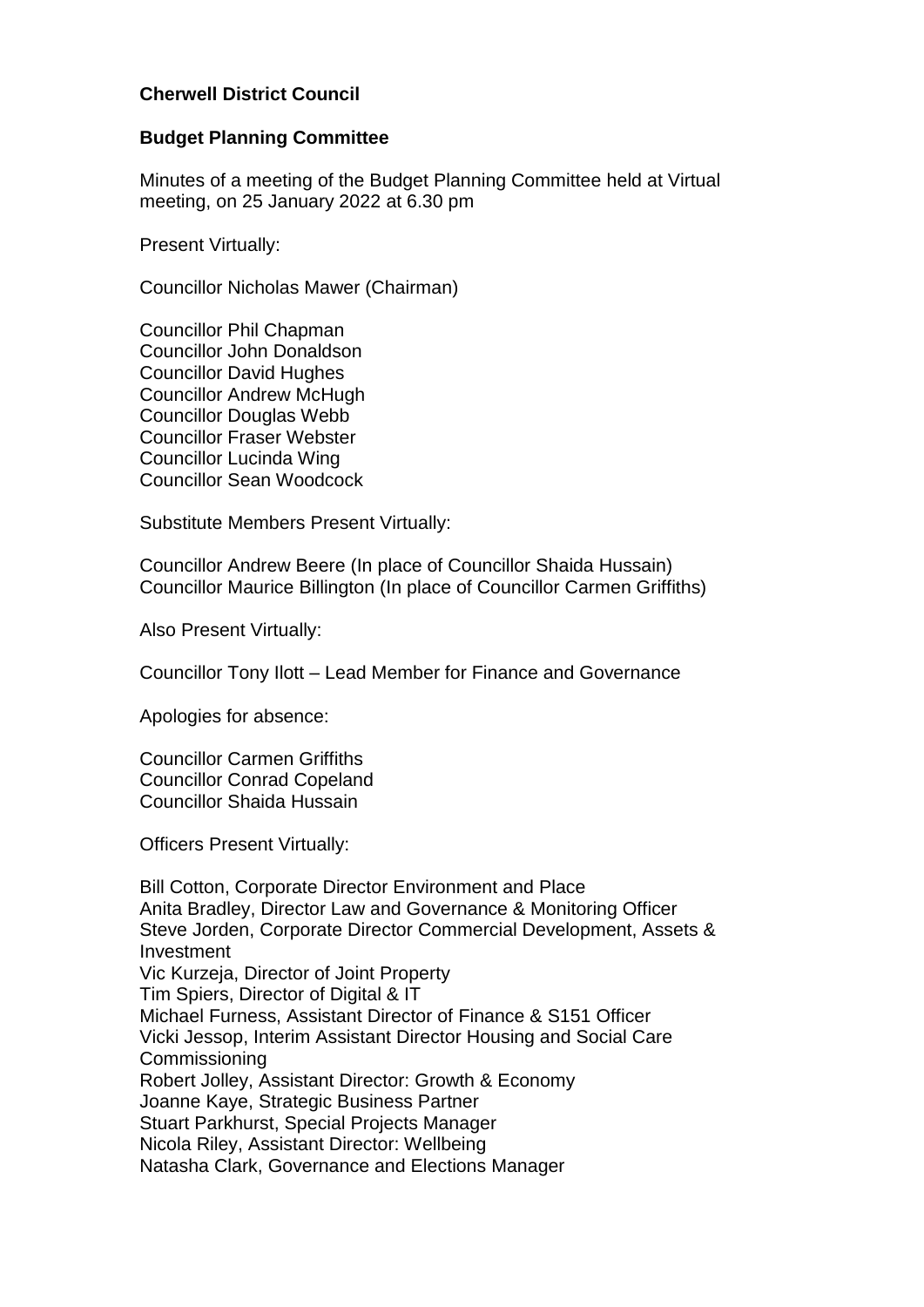Lesley Farrell, Democratic and Elections Officer

# 32 **Declarations of Interest**

There were no declarations of interest.

#### 33 **Minutes**

The Committee endorsed the Minutes of the meeting of the 9 December 2021 as a correct record. The Chairman advised that the minutes would be formally agreed and signed at the next in person meeting of the Committee.

## 34 **Chairman's Announcements**

There were no Chairman's announcements.

## 35 **Urgent Business**

There were no items of urgent business.

### 36 **Reserves Review**

The Director of Finance submitted a report which updated the Budget Planning Committee on the Review of Reserves that had taken place in the preparation of the budget for 2022/2023 and the Medium Term Financial Strategy 2022/2023 – 2026/2027.

In response to Members' queries regarding if there were sufficient funds in reserves for potential transformation and redundancy costs arising from the recent announcement, pending formal decision, that Cherwell District Council (CDC) and Oxfordshire County Council were mutually ending their formal partnership working arrangements, the Assistant Director for Finance explained that any costs were currently unknown. The Assistant Director for Finance assured the Committee that any costs arising from the separation could be made available from reserves in 2022/2023. If any potential ongoing costs of separation were identified these would be picked up as part of the 2023/2024 budget process and a further review of the level of reserves held by the Council would take place.

In response to Members' comments regarding Growth Deal Reserves, the Assistant Director for Planning and Economy explained that the Growth Deal was a £215m, five year contract with Government to accelerate the delivery of housing in Oxfordshire and due to end on 31 March 2023. CDC was part of the Future Oxfordshire Partnership which included 4 workstreams: Affordable Housing, Oxfordshire Plan 2050, Infrastructure and Productivity. £150m of the £215m was for Infrastructure but was not allocated to a specific project.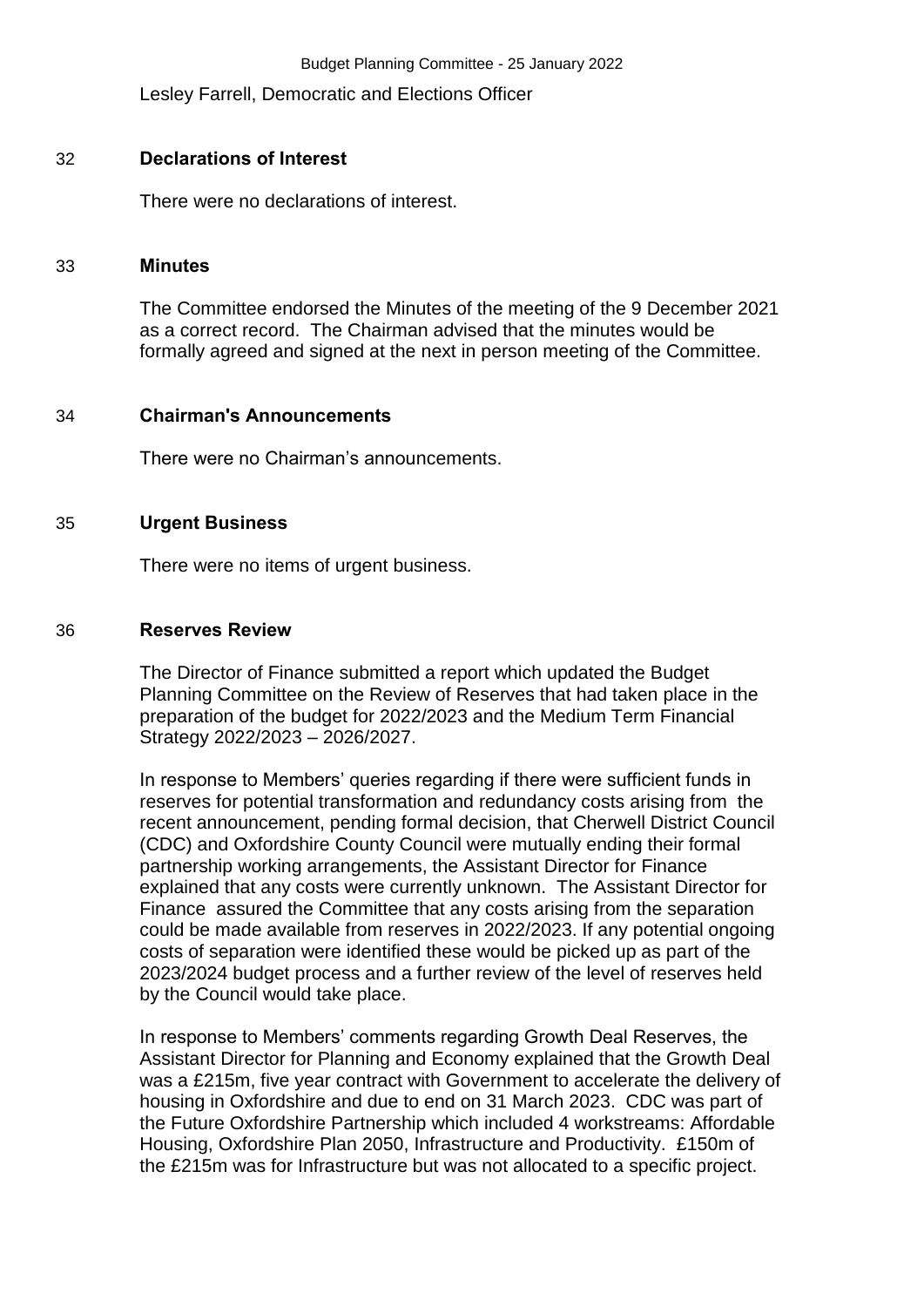The funds helped ensure that CDC contributed fully to the Oxfordshire system to deliver the contract.

# **Resolved**

- (1) That the outcome of the review of reserves and the forecast over the Medium Term Financial Statement be noted.
- (2) That the following feedback be given to Executive:

That having enquired if sufficient reserves were held to mitigate transformation and redundancy costs involved in light of the separation of joint services between Cherwell District Council and Oxfordshire County Council, the Committee was assured that the costs of separation, if any, were currently unknown and if necessary, funds could be made available from reserves to support costs of separation in 2022/23. If any potential ongoing costs of separation were identified, these would be picked up as part of the 2023/24 budget process and a further review of the level of reserves held by the Council would also take place.

# 37 **2021/22 Capital Programme**

The Director of Finance submitted a report for the Committee to consider the 2021/2022 Capital Programme and discuss further the larger schemes and those with little spend so far in the financial year identified by the Committee Chairman.

In introducing the report, the Assistant Director of Finance explained that a total of 28 such schemes had been identified with a budget of £18.0m. As at 30 November 2021 there was total spend of £1.8m whilst the forecast for the year was £15.5m. Of the remaining £2.5m, £2.0m is forecast to be reprofiled into future years and £0.5m is expected to be an underspend against the total cost of the schemes.

The Assistant Director of Finance gave an overview of the schemes and was supported by the relevant lead officer to answer Members' questions on particular schemes.

**Admiral Holland** – Redevelopment Project - The Assistant Director for Planning and Economy explained that whilst construction was formally completed in September 2020, it was necessary to budget for retention which would be paid in September 2022 and had been reprofiled beyond the 2021/2011 financial year.

**Garden Town** – (Banbury Road roundabout, Bicester) – In response to Member's comments highlighting that Oxfordshire County Council (OCC) did not own all the land for the Banbury Road roundabout project and querying the impact if the owners would not sell the land, the Assistant Director for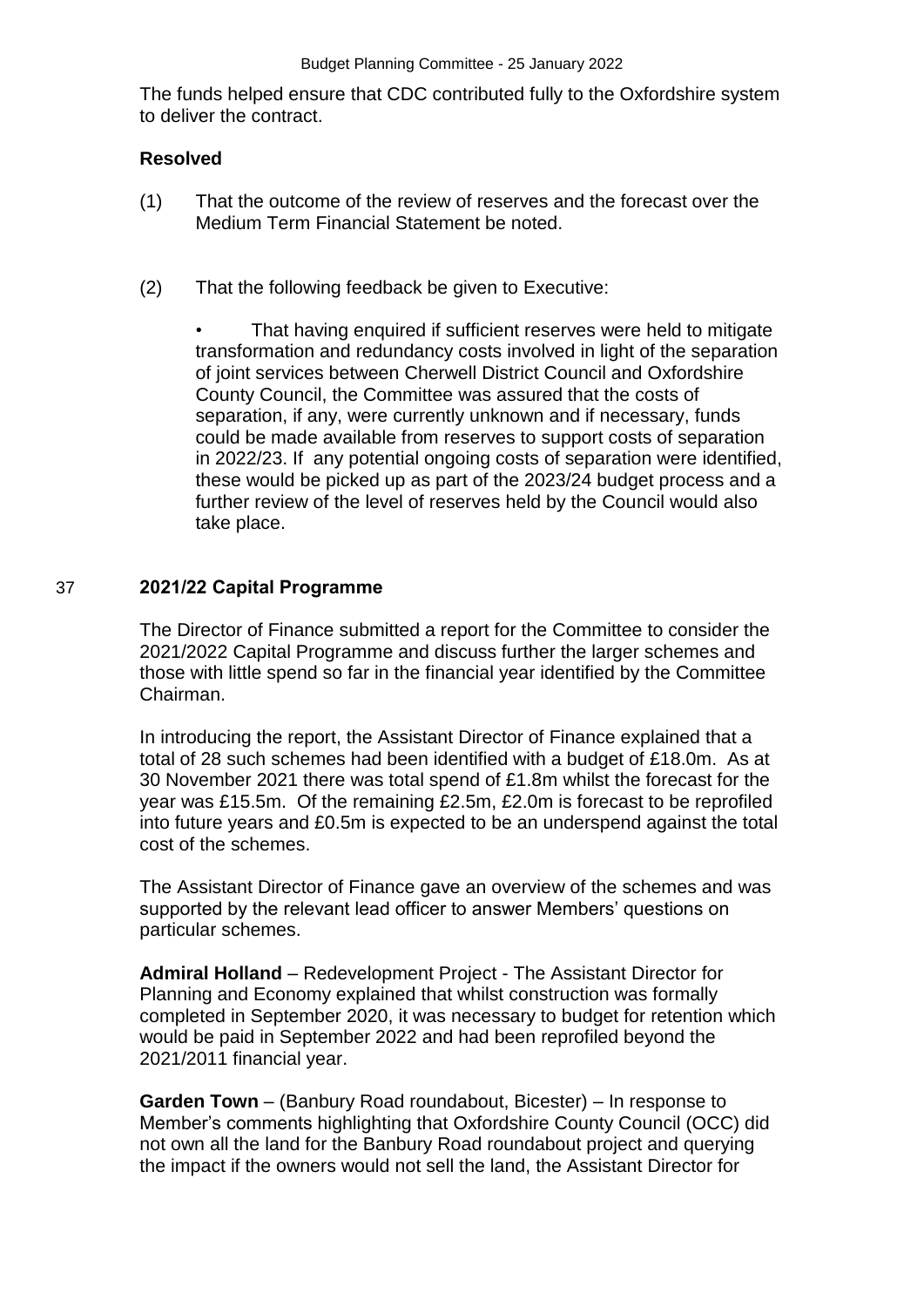Planning and Economy explained that this was an OCC project and CDC had not been informed of any issues. Homes England had informed CDC that the funds would be transferred by the middle of February 2022. These funds would then be transferred to OCC and would be considered spent by CDC in this financial year.

**Bicester Library** – In response to the Committee's comments regarding the delays with the Bicester Library project and request for an update on progress, the Assistant Director for Planning and Economy explained that Bicester Library had been a very challenging project and issues still remained. There had been difficulties with archaeology on the site, although planning permission had now been granted for three affordable houses on the site. There were also ongoing problems with anti-social behaviour for which a solution needed to be found.

**Build Team – Essential Repairs** - In response to Members' queries regarding why reserves had been marked for essential repairs and they had not been carried out the Assistant Director for Planning and Economy explained that repairs were required due to the Structural Integrity of the roof and CDC were currently in legal discussions with the owner of Town Centre House and the repairs could not be carried out until resolved.

**Orchard Lodge, Phase 1, Newton Close, Phase I and Bullmarsh Close, Phase II** – The Committee noted the updates.

**On Street Recycling Bins** – In response to Members' comments regarding non-delivery of the on street recycling bins, the Director for Environment and Place undertook to circulate a response to Committee Members outside of the Committee.

**Vehicle Replacement Programme** – The Committee sought assurance that with the non-replacement of vehicles, services would not be compromised and requested an update as to when vehicles could be replaced.

The Director of Environment and Place advised the Committee that there was a well-known issue with a shortage of chips and this had extended the procurement process. The new green waste collection vehicles would be available within the next couple of weeks and would not cause a delay to the roll out of this service. With regard to the wider fleet, vehicles would be kept in good order until electric vehicles became more affordable.

**Thorpe Lane Depot Capacity Enhancement** - The Committee noted that the majority of the reserves had been reprofiled. In response to Members' request for the current position, the Director of Environment and Place explained that technical solutions were being sought and a consultation report was expected within the next two months. The Assistant Director of Environmental Services would update the Committee when technical solutions had been found.

**Burnehyll – Bicester Country Park** - In response to Members comments that very little work had been carried out on this project and queries , the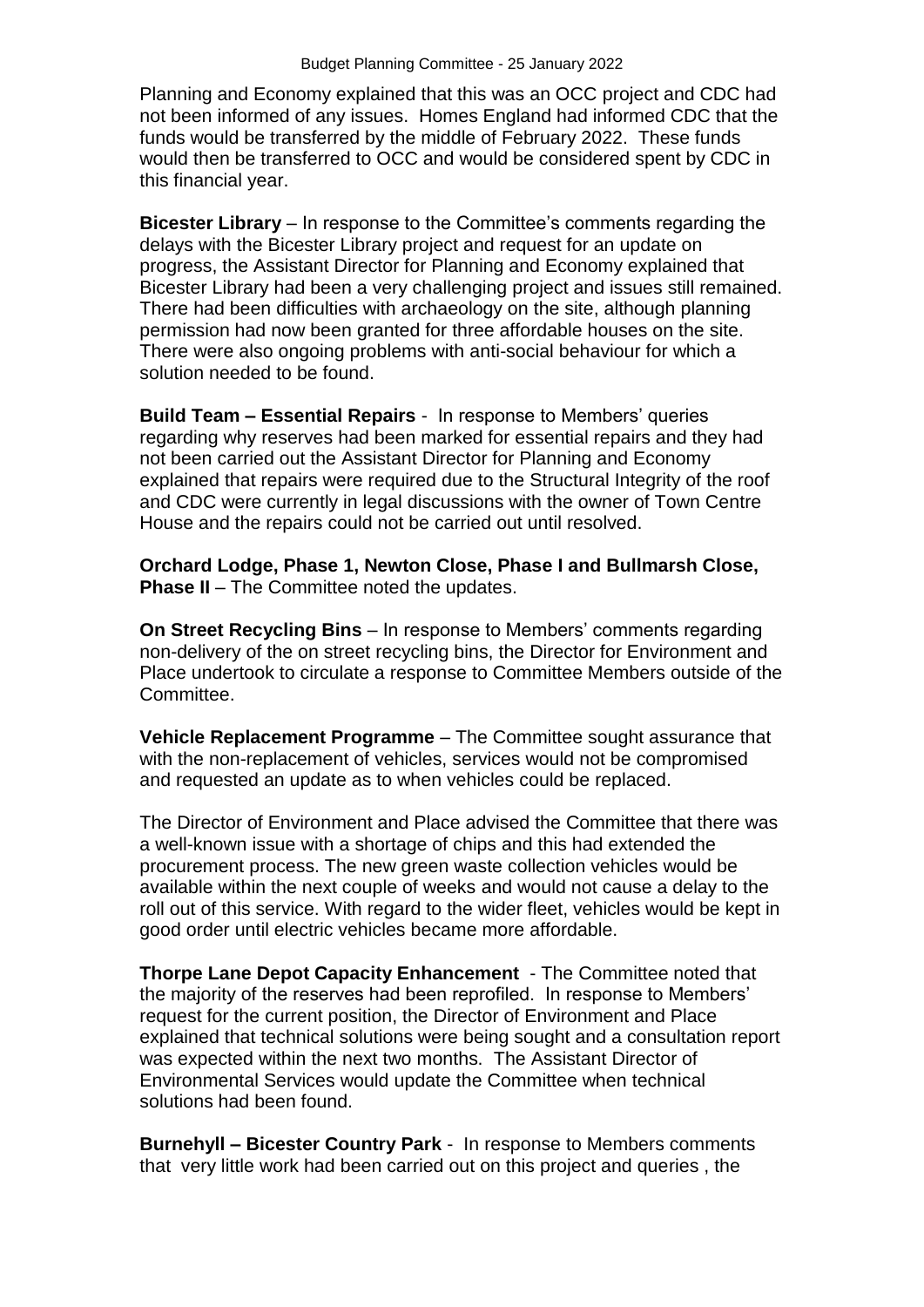Committee was concerned that the reserves would not be spent and there had been no decision to reprofile. The Director of Environment and Place explained to the Committee that there had been problems with staffing and the recruitment process was ongoing. Once the post was filled the project would progress. Noting the comments of Committee regarding the decision not to reprofile the scheme, the Director of Environment and Place advised he would ask the Assistant Director Environmental Services to update the Committee on the decision of re-profiling.

**Chargeable Garden and Food Waste** – In response to the Committee's request for an update on the progress of the new waste collection systems which would come into force in March, The Director of Environment and Place updated the Committee on the progress of the project. The uptake of second bins had been better than expected and the project was expected to complete on time.

**Disabled Facilities Grant –** In response to Members' comments about the potential implications on disabled facilities grants by the end of the formal partnership working arrangements with Oxfordshire County Council, the Interim Assistant Director Housing and Social Care Commissioning explained that there was an expectation to deliver £1.7m of disabled facilities grants and the team was on track to complete 200 adaptations this year. CDC would continue to operate a home improvement agency with OCC after the end of formal partnership.

In response to some members of the Committee querying if the Disabled Facilities Grant procedure was out of date and required review and updating, the Interim Assistant Director Housing and Social Care Commissioning confirmed that the Disabled Adaptations Policy had been updated in March 2021.

**North Oxfordshire Academy Astroturf** – In response to Members' comments regarding the length of time this project had been running and that it was still not complete, the Assistant Director for Wellbeing explained that funds for the project were from Section 106 agreements, the United Learning Trust and CDC. All monies would have to be in place before procurement could take place. It was very complex but was expected to be delivered in 2022.

**Bicester Leisure Centre Extension** – In response to Members' comments regarding no reserves having been spent, The Assistant Director for Wellbeing explained that a feasibility study was being completed to assess the possibility of an indoor learner pool being built in the area of the closed bowling alley. This would not increase the footprint of the Leisure Centre.

In response to questions from the Committee regarding the financial impact of the end of formal partnership working arrangements with OCC, the Corporate Director Commercial Development, Assets and Investment explained that the financial implications were currently unknown and any costs relevant to the work of the Committee would be submitted to the Budget Planning Committee at the appropriate time.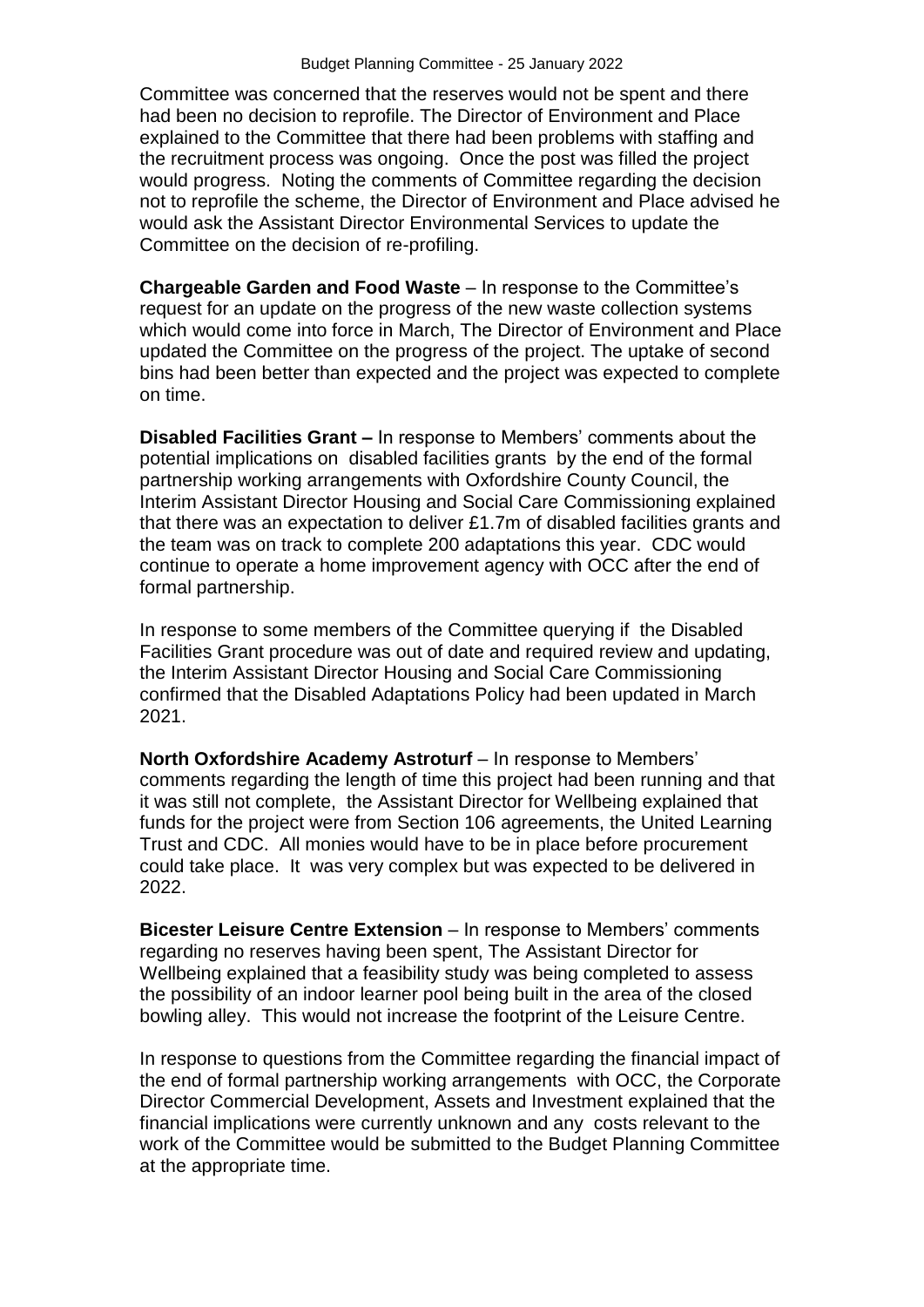### **Resolved**

(1) That, having given due consideration, the 2021/2022 Capital Programme be noted.

### 38 **Draft 2022/23 Capital and Investment Strategy**

The Director of Finance submitted a report giving details of the draft Capital and Investment Strategy for 2022-23. This report was produced annually and gave details of how capital decisions were made and anticipated how the capital programme would be funded. It also gave details of borrowing limits and budget implications of the capital plans. The report contained an investment strategy which set out how the council made its investments and highlighted that the council was aware and considered risks when making investments.

In response to questions from the Committee the Assistant Director of Finance explained that the capital budget was as stated and that Cherwell District Council did not hold substantial amounts of capital. Any additional capital expenditure required would need to be funded through additional borrowing.

### **Resolved**

(1) That the draft Capital and Investment Strategy for 2022/23 be recommended to Full Council for adoption.

### 39 **Covid-19 Business Grants**

The Director of Finance submitted a report which provided the Committee with an update on the total amount of grants paid out to businesses in Cherwell to support them during the pandemic up to 31 December 2021.

In response to Members' comments regarding the amount of money written off by the government for loans given out during the pandemic and request for information on efforts made prior to the monies being written off into recovery of the loans given out within the Cherwell district, the Assistant Director of Finance explained that these were grants allocated to businesses and the loan monies written off were a separate matter. The Council had been given access to a government system and it was necessary for checks on businesses applying for grants to be made through this system or they could not be reclaimed. All necessary checks to prevent fraud were in place.

In response to questions from the Committee the Assistant Director of Finance explained that information on court action and fraud recovery would be circulated to Committee Members outside of the Committee.

### **Resolved**